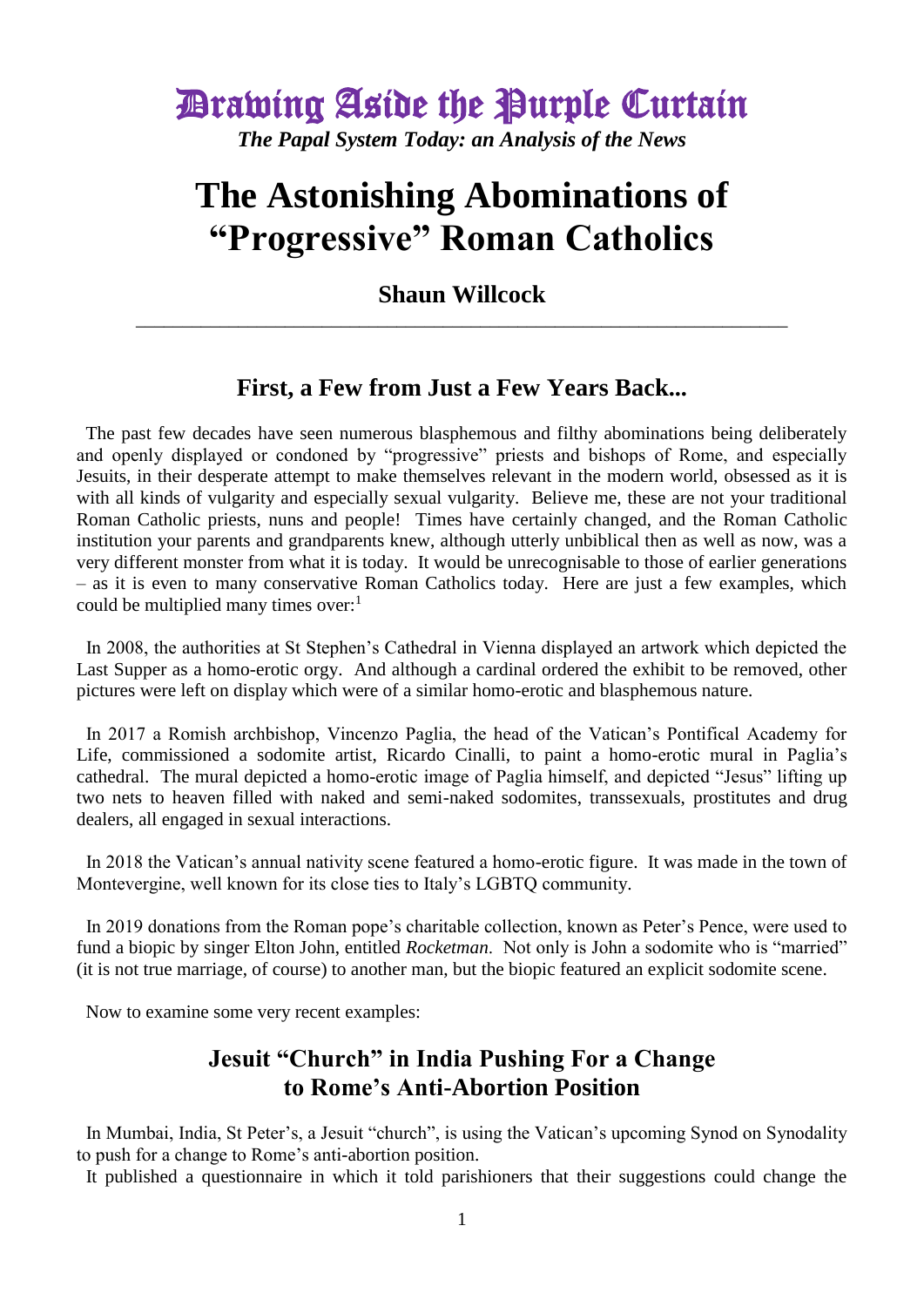direction of the Roman Catholic institution on important matters of faith and morals. The questionnaire was very obviously slanted towards a "progressive" (leftist/liberal) outcome. For example, one question asked, "What changes would you like in the Church?" and one of the answers which were provided for parishioners to indicate with a "yes" or "no" tick was: "This area of faith or morality I would like the Church to change (e.g. Doctrine on contraception/abortion or the idea of only Christians being saved)." Thus the questionnaire leads the respondent in a particular direction by specifically mentioning these areas of possible change.

 Justin Joseph, a Roman Catholic "lay leader" from Mumbai, said he was shocked that the questionnaire gives Roman Catholics the impression they can change doctrine on matters as serious as abortion by a simple democratic vote. "It is ironic," he said, "that we have Mumbai's premier Jesuit parish, in one of the most Catholic areas of the megalopolis, opening the door to the slaughter of unborn children and promoting women's ordination – when India's gravest crime is the mass extermination of female unborn babies and when the Jesuits are the first to pontificate on feminism."<sup>2</sup>

 Indeed India accounts for half the world's prevented female births, according to the medical journal *The Lancet.* One of the main reasons for this is Hindus prefer sons to daughters, as they believe a son must perform funeral rites for his parents.

 The questionnaire also suggests the removal of priestly celibacy, and "building fraternity by respecting and trying to understand the genuine spiritual experiences of people of other faiths". It emphasises interfaith relations rather than evangelisation. Justin Joseph said, "The Indian Catholic hierarchy is also using the Synod on Synodality as a Trojan horse to push a heterodox interfaith agenda that is already widespread – the claim that you can be saved through Hinduism, Islam, Buddhism or other religions."

 Of course, we know Romanism is a false religion too – but the point is that in the past the teaching of Rome was clear that outside of her there was no salvation. Many within her priesthood now reject that claim in order to advance the interfaith movement.

## **Italian Bishops "Canonise" Greta Thunberg**

 "Woke" Italian bishops, denying their own Romish faith by re-interpreting it in light of all kinds of popular and trendy Woke concepts, catering to the leftist/liberal/Socialist agenda being promoted worldwide, have "canonised" all kinds of radicals of the far left. They did this in a radical "Way of the Cross" for the Romish Lent and "Holy Week".<sup>3</sup>

 Via Crucis, which is published by the Italian Roman Catholic Episcopal Conference for use in Italy's dioceses and parishes, placed Swedish climate-change alarmist and irritating teenage know-it-all Greta Thunberg among – wait for this! – "missionary women and men who were martyred"! But hold on just a minute: isn't Greta Thunberg still alive? Indeed she is. How then can she be a martyr as Rome defines it? And is she even a Roman Catholic? I don't know. Finding out anything about her religion (if any) is very difficult, but if she was a Papist she would say so. It is therefore unlikely. So these woke Italian bishops are making a Papist "saint" out of a girl who is not yet dead and likely not even Papist.

What then do they base their decision on? Simply this: she is a "protagonist of change" who "became famous for her strike against climate change." *That's it?* For that she becomes a Romish "saint"? What's next – "sainthood" for Justin Bieber? At least he is a Roman Catholic. Or was. Or might still be.

 It used to be that Rome applied some standards before declaring someone a "saint". They were not biblical standards, of course, and Romish "sainthood" is very far removed from biblical sainthood; but one condition Rome insisted on was that, well, the candidate had to be *dead;* and another was that a couple of miracles needed to be attributed to him/her. The irritating little Miss Thunberg is very much alive, and as far as we know no Papist has ever claimed that she performed a miracle. Unless "striking against climate change" and shouting one's mouth off at one's elders while going through life permanently angry with almost everyone is now considered to be a miracle. Hey, these are strange,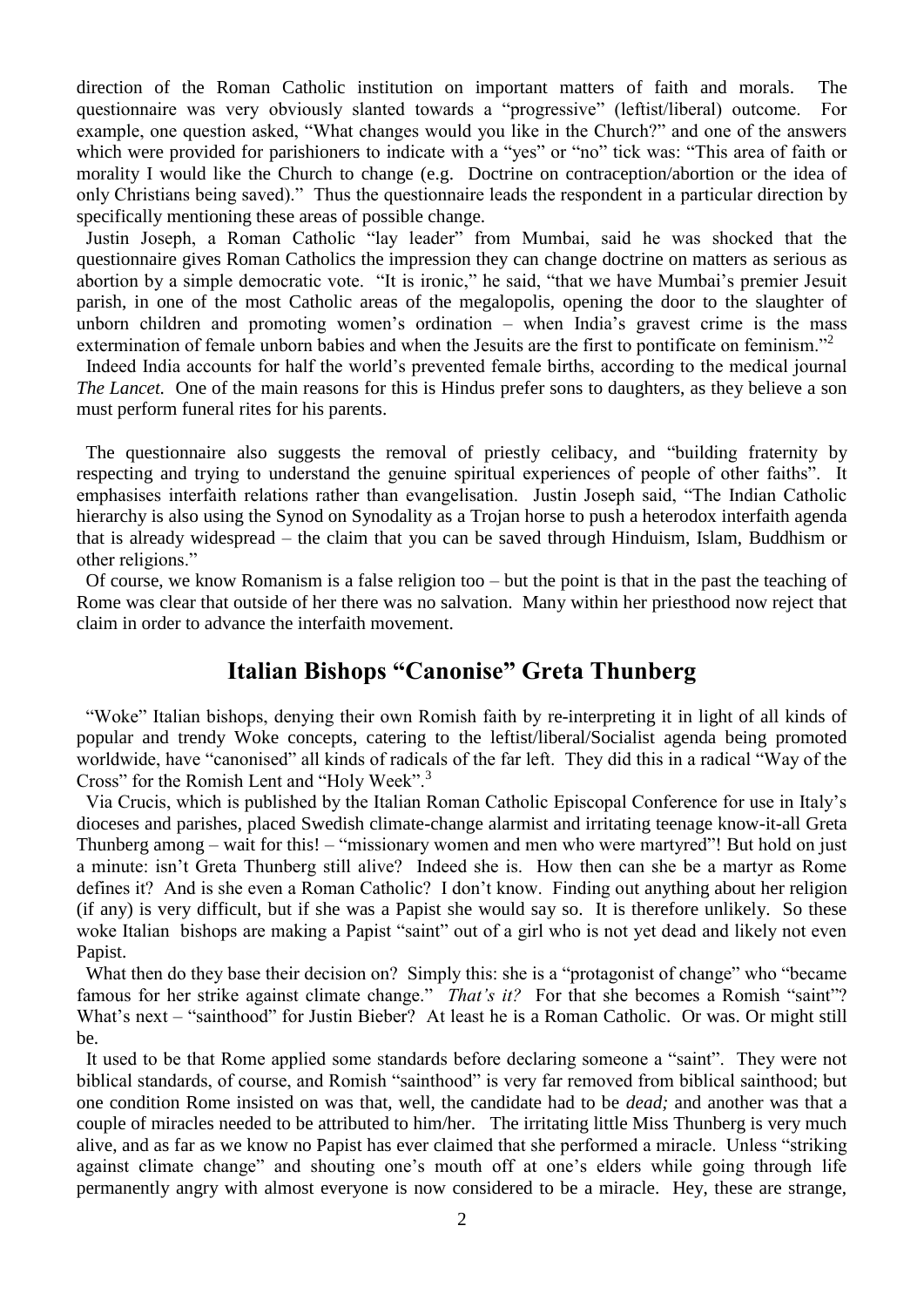strange times.

 A Jesuit priest named Thomas Reese (ah, we should have figured that the Jesuits would show up somewhere in the Greta fairy tale) blasphemously compared her to *Isaiah the prophet,* calling her "an Advent prophet giving us hope but challenging us to prepare the way of the Lord by protecting the Father's creation."<sup>4</sup> Hmm. Such high praise has doubtless gone to the far-from-humble Greta's head. Imagine being called a prophet like Isaiah! We know she is a stranger to the Lord Jesus Christ and the Father; but does she even know anything about the *false* Roman Catholic "Jesus" and the Roman Catholic "Father"?

 The Via Crucis booklet explained that including people like Thunberg was "intended to underline the link between young people and the Church" and help Roman Catholics rethink their idea of "Church". But must we say it again? We've seen nothing to indicate little Greta is even a Roman Catholic! If she is, she hides it very well. But one thing is true: many Roman Catholics are indeed rethinking their idea of what their "Church" is or should be, and are rejecting it. Not for the truth of the Gospel, but because they see through its hypocrisy, lies, and its catering to the world and radical society. They're just sick of it all.

## **Italian Bishops also "Canonise" a Few Other Choice Radical Activists**

Who else did these Italian bishops "canonise" in their "Way of the Cross"?<sup>5</sup>

 There was Marielle Franco. Who was she? When you read her credentials you'll see why the priestly Woke crowd idolised her: she was a Brazilian bisexual who "married" her female partner, as well as being a feminist, pro-abortionist, Communist and LGBT+ activist. Never mind that official Romish doctrine condemns all forms of sexual perversion. Never mind that it condemns abortion as a grave sin. Never mind that Communism was at one time strongly condemned by the Papacy. Franco was placed among the "missionary women and men who were martyred". And Roman Catholics were called upon to meditate on her assassination and achievements. Not in a negative way, you understand. In a positive way, as in "what a woman to emulate!"

 Then there is Maria Ressa. She is a Filipino-American lesbian journalist, and pro-abortion, not to mention a woman who has been charged with fraud and tax evasion. Oh, she was also a joint recipient of the 2021 Nobel Peace Prize – always a good indication of the world's troublecausers and agitators. But did this matter to the trendy Italian bishops? Not in the least. She was praised for "safeguarding freedom of expression and fighting to report on the injustices and violence" in the Philippines and Russia. Apparently these issues are far more important than such a mundane and irrelevant issue as the murder of the unborn. Oh, and is she dead? No, she's alive.

 Then there is Malala Yousafzai, a Pakistani Muslim and activist, youngest winner of the Nobel Peace Prize, a woman who loves her religion and is on record as having said, "Islam has taught me the importance of peace. Islam has taught me the importance of education." Strange that this devout Muslim should be honoured in a Via Crucis booklet! But there you are. She is. And why? For campaigning for the right to education for women under the Taliban regime. I guess such a campaign is far more important to the liberal bishops of Rome than any campaigns to promote Roman Catholicism, or the causes which used to be dear to Roman Catholics. Certainly she is a very brave young woman – but that is not the issue. Amazing: these bishops had to find heroines from among the people of other religions! With multiplied thousands of dead Roman Catholic "saints" on their books, they had to turn to a living Muslim for inspiration. Yes, she's alive. She's not a martyr by Rome's definition.

 Then there is Nasrin Sotoudeh. She is a human rights lawyer from Iran and Nobel Peace Prize laureate, and  $-$  you guessed it  $-$  a Muslim, not a Roman Catholic. Brave? Absolutely. She was sentenced to decades in prison and 148 lashes for defending the right of women to reject the Islamic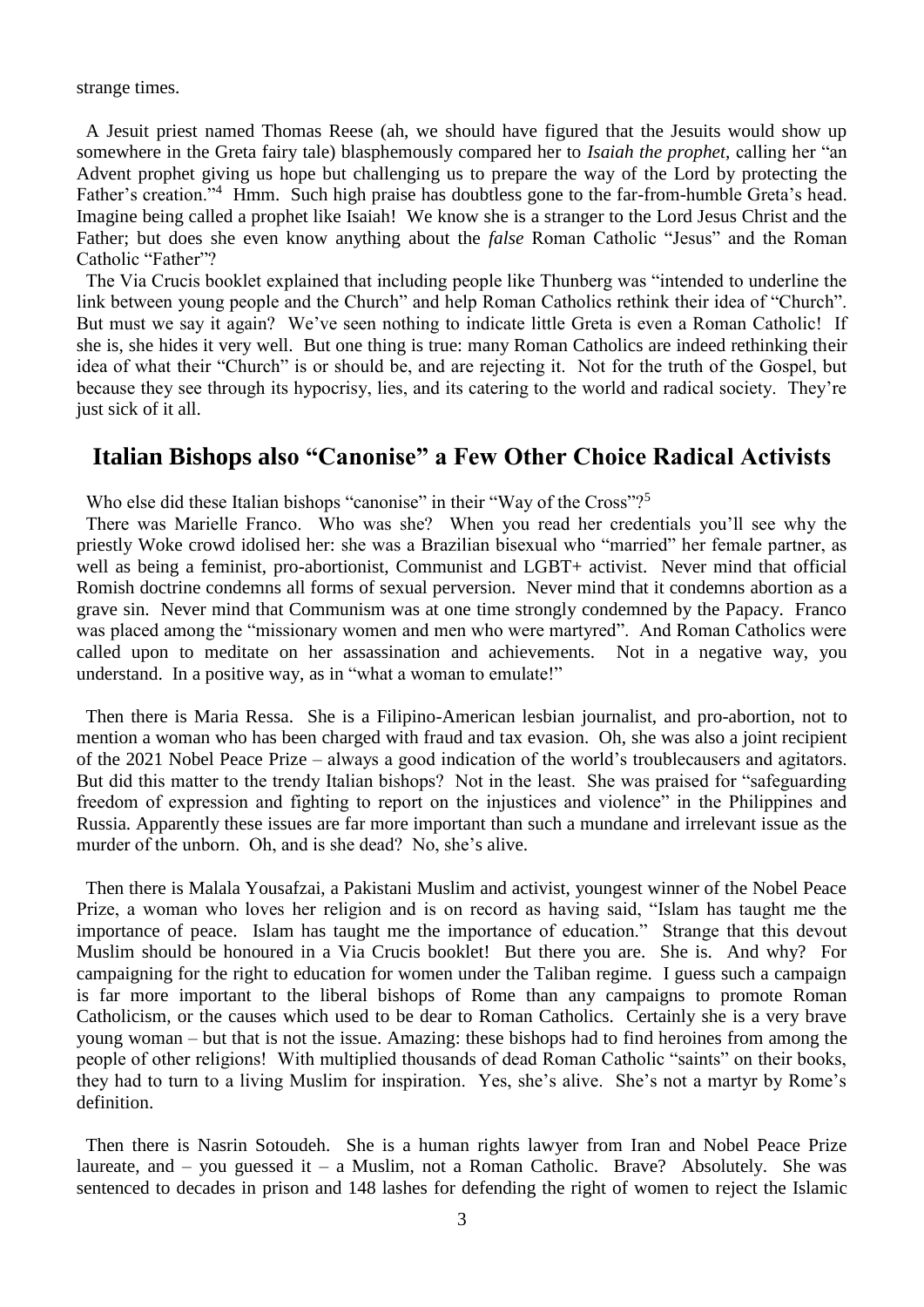veil. But a Roman Catholic martyr? No. A martyr *at all,* in the Popish sense of dying for one's faith? No. So what is she doing in the list? Good question.

 Then there is Domenico "Mimmo" Lucano, an Italian politician, activist and former mayor who was sentenced to prison for "exploiting migrants for his benefit." He was also charged with abuse of office, fraud, ideological falsehood and embezzlement. Were any alarm bells ringing in the heads of the bishops as they added him to the "canonisation" list? Nope. Instead, they praised him "for his approach to managing political refugees and immigrants in general, in the context of the European migrant crisis", as well as for resettling some 450 mostly Muslim migrants in Riace, Italy. Once again, a pro-Muslim leftist activist. And once again, he obviously had all the right qualifications in the bishops' eyes: all kinds of criminal charges. Far more important than upholding traditional Roman Catholic teaching. Are we seeing the pattern here?

 Then there is Alejandro Solalinde. He is a Mexican priest – *finally,* an actual Roman Catholic priest! – but a priest who has no qualms about breaking the law: he helps illegal immigrants enter into the United States from Mexico. This lawbreaking priest is hailed as a hero by the Via Crucis. After all, he is helping to fill America with Roman Catholics from Mexico, which is increasing the already massive Roman Catholic vote in the USA and doing wonders for the Roman Catholic institution there. And this is what counts.

 Then there is Gabriella Bottani. She is a nun. What, another actual Roman Catholic? Yes, a nun who has fought against human trafficking. On a human level, we have to admire anyone who fights against this terrible crime, and we certainly would not fault her for that. The bishops have her on their list, and at least she is brave and committed to stamping out a real, shocking crime. But... she's still not a Roman Catholic martyr.

 Then there is Alessia Bonari. She is a nurse who became famous when her face mask left bruises on her face as she worked in an Italian hospital with COVID patients. The bishops praised her as a "symbol of the fight against COVID." Bruises on the face from a mask are certainly unpleasant, and as nurses (like the rest of us) were lied to about COVID, they had no idea that it simply wasn't the terrible and deadly plague the media and corrupt politicians made it out to be. They really believed their very lives were in danger. But it seems to us (and we don't want to sound hard-hearted, but in the light of *real* suffering we can't help it) that bruises from a face mask hardly qualify someone for martyrdom status, even (surely!) Romish martyrdom.

#### **Italian Archdiocese Authorises the Confirmation of a Transgender**

 The Roman Catholic archdiocese of Turin, Italy, authorised the Romish sacrament of confirmation for a woman who was "baptized" as a Roman Catholic female, but who then claimed to become a male by undergoing re-assignment surgery.<sup>6</sup> Biblically and biologically it is utterly impossible for a female to become a male or *vice versa*. But the transgender movement is a growing force worldwide and these outlandish claims are being made, contrary to all evidence. None of this, however, was going to stop the parish priest of the Stigmata of St Francis of Assisi Church, Antonio Borio, who said he would welcome this tragically confused human being to the sacrament of confirmation, since "the choice of receiving the sacraments of communion, confession and confirmation does not depend on gender." He even dared to use a Scripture to attempt to justify this abomination: pointing to Gal. 3:28 – "there is neither male nor female in Christ Jesus" – he said God does not discriminate according to gender, and that he had received authorisation to proceed from the archdiocesan chancellor, priest Allesandro Giraudo. This man believes that "same-sex" couples should receive a blessing from priests of Rome.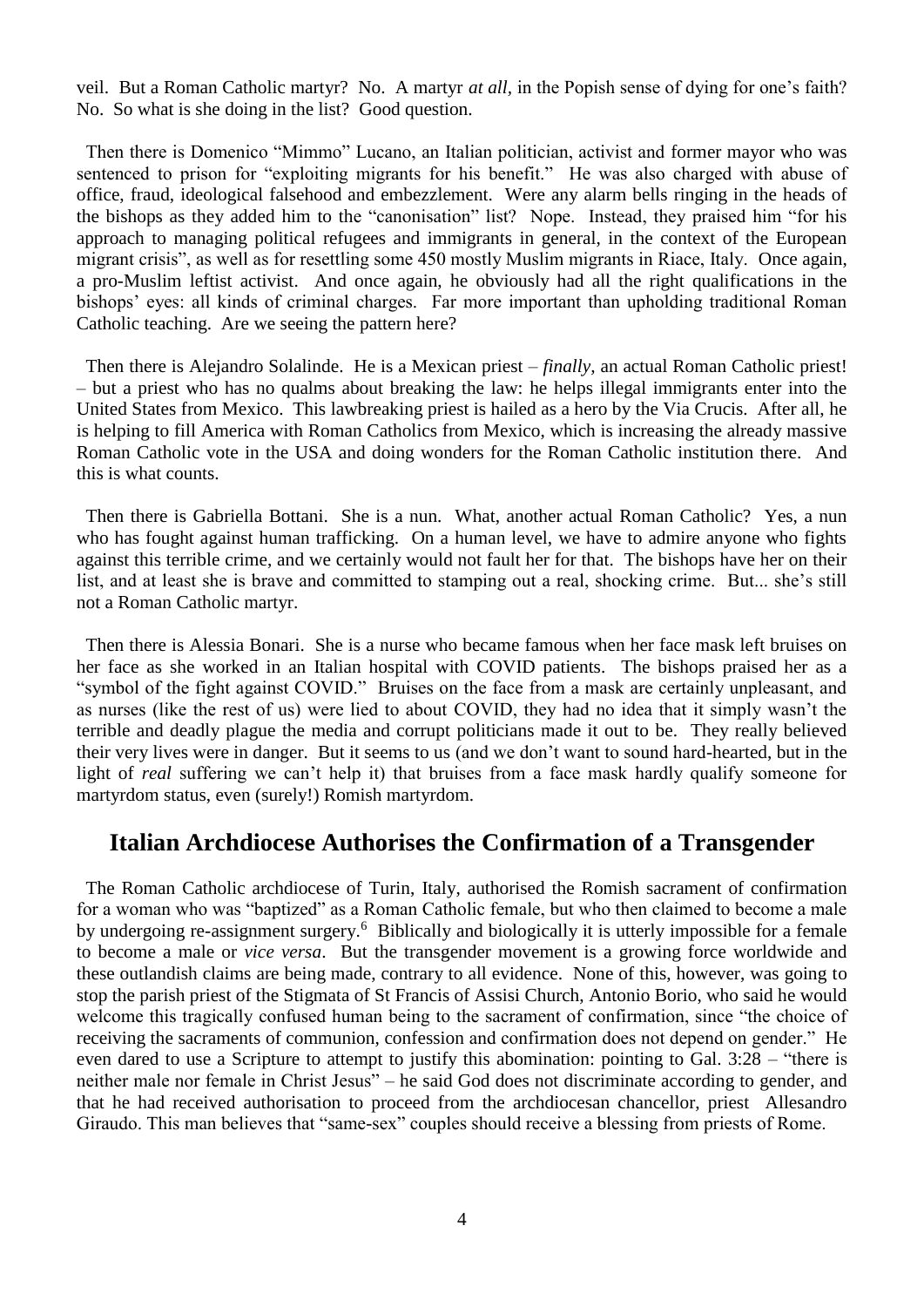#### **Priest Denies His Own Religion to Accommodate Muslims**

 Revealing just how far he is prepared to go to accommodate everyone, regardless of his own religion's teachings, in May 2019 the same priest mentioned above, Antonio Borio, hosted an interfaith service for Roman Catholics and Muslims. And in order to make the Muslims feel comfortable and welcome, he actually removed the wafer-god of Rome from the tabernacle. The door of the tabernacle was left wide open (doubtless to show the Muslims present that it was empty).

 Such men will stop at nothing to turn the Roman Catholic institution on its head – as long as the result is an "all-inclusive Church" which welcomes everyone and condemns no one. Or at least, no one who is politically correct or of another religion.

### **Italian Homo-Erotic Porn Star Invited to Entertain Teens at the Vatican**

Now for a real doozy.

 Just how low is the Vatican prepared to go in order to appear relevant in this evil world and to attract the youth? Pretty low, it seems. Lower than a snake's shadow.

In April, the Italian Episcopal Conference actually *invited* Blanco, a leading Italian rapper, to perform at St Peter's Square on "Easter Monday" for tens of thousands of teenagers, brought to the event by the bishops of their various dioceses. According to the bishops' media, Blanco's performance would prepare the teens for a prayer meeting and a sermon from the pope of Rome!

 So who is this man? Real name: Riccardo Fabbriconi. At Italy's Sanremo 2022 Festival he gave a homo-erotic performance with another singer, Alessandro Mahmood, who is rumoured to be a sodomite. The two men appeared naked on the cover of the Italian edition of *Vanity Fair*. Italian media QDS stated: "Blanco and Mahmood have become true icons for homosexuals."<sup>7</sup> This icon for homosexuals was invited to perform for Roman Catholic teens at the Vatican itself, in preparation for a sermon by Francis! The invitation scandalised more conservative bishops. One of them, Antonio Suetta, said "the message conveyed by Blanco is not suitable for a Catholic context." That should surely rank as one of the understatements of the year in Italy.

### **American Jesuit University Hosts a Drag Show**

 Yes, you read correctly. Just when you thought the Jesuits could not sink lower into the miry clay...they do. The "Diversity, Equity, and Inclusion" office at Saint Joseph's University, a Jesuit university in Philadelphia, USA, put on a drag show on 22 April 2022 at its student centre.

 But this was not the first time: it is actually an annual event at the university, with students being encouraged to dress up in drag and participate! The university even has its own student-led group, SJUPride, which seeks to build an "accepting space for all sexual orientations and gender identities to gather and express themselves." At a *Jesuit* university? Yes. At a Jesuit university.

 It shocked many Roman Catholics. Dr Denise Donohue of the Cardinal Newman Society, an organisation which promotes and defends Roman Catholic education, said, "the mission of Catholic education is to evangelize and witness to the truth of God and the world through complete integral human formation. How do these types of shows do that?"<sup>8</sup> Alas, this poor woman does not understand how the Jesuits seek to advance their own mission in the world: by "becoming all things to all men". The fact is that this kind of "witness" is *not* out of character for the Jesuit Order. Throughout its history it has always accommodated the world in every possible way, so as to attract people to Roman Catholicism. In today's world it sees nothing wrong with using a drag show to do so.

 Donohue went on: "When worldly views that counter Church teaching are given 'center stage' by a Catholic institution... Catholic identity is harmed." The Jesuits don't care about official or traditional "Church" teaching. What they care about is gaining and then holding onto power. And if this means bending the rules and teachings of Rome, so be it. They have always done this.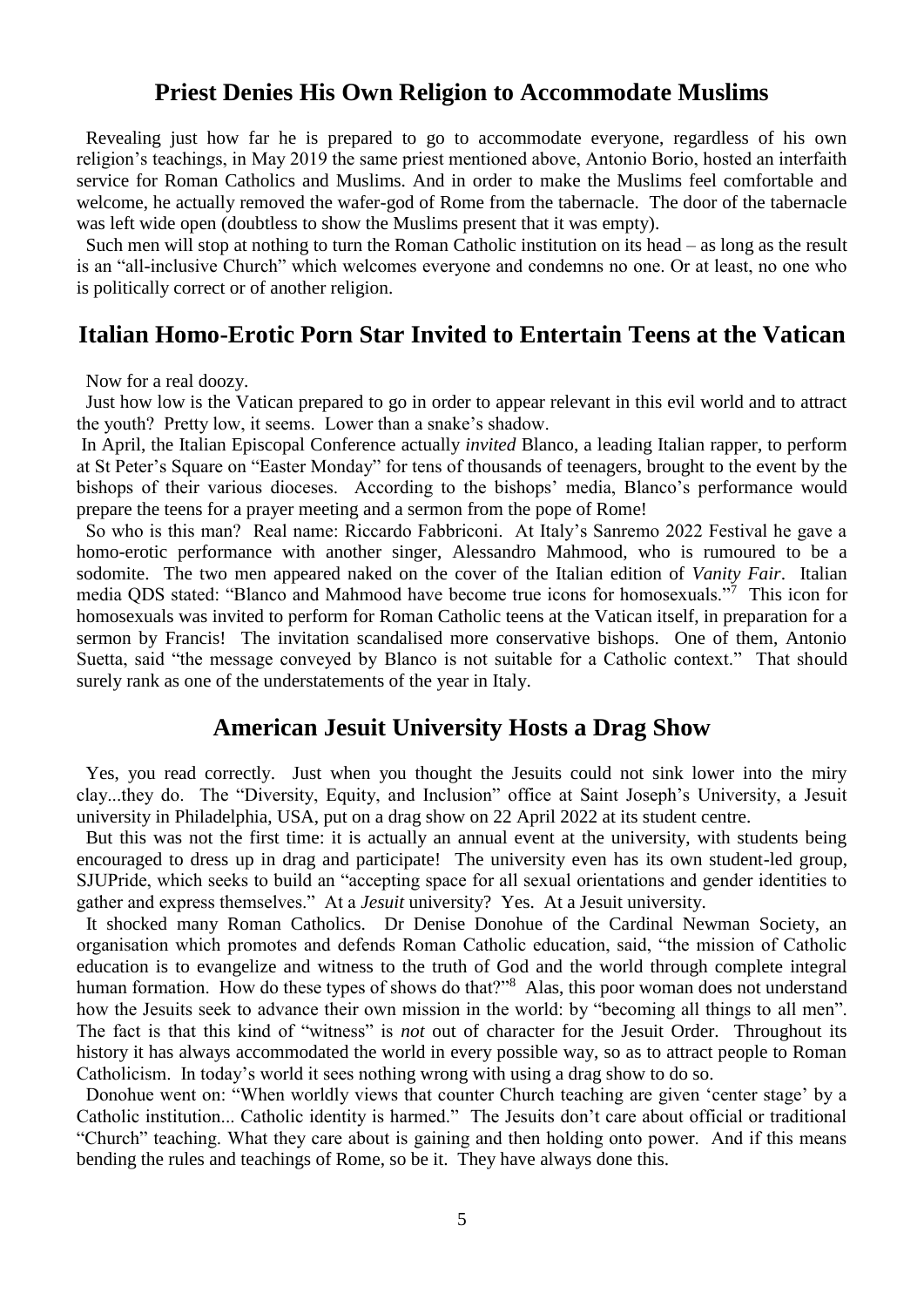## **Indian Roman Catholic Churches Host Muslim Ramadan Meals and Prayers**

 He claims he didn't do it. But the Romish archbishop of Mumbai, India, appears to have permitted Romish "churches" to host Islamic Ramadan meals and prayers. They even rang their bells to usher in the breaking of the Muslim fast. This was an interfaith gesture, showing just how far liberal Romanists are prepared to go to accommodate other religions. He claims there was "some misunderstanding". But the fact remains that on his watch these "churches" did this. Not only that, but he *defended* the decision to host Islamic *Iftar* meals in Romish "church" buildings, asserting that it was merely a fellowship meal. This is not true at all: the *Iftar* meal is religiously significant to Muslims, who would consider it demeaning to reduce it to a mere fellowship meal. The truth is that, "By participating in *iftars*, [Roman Catholics] are helping celebrate an [Islamic] imperative to conquer and subjugate them."<sup>9</sup>

 The entire business horrified conservative Roman Catholics, with one of them, Blaise Gomes of the Association of Concerned Catholics, asking the archbishop of Mumbai: "Will the Muslim community reciprocate the gesture and allow Catholics to offer Holy Mass in their mosques?"<sup>10</sup> Of course they won't. Muslims would view that as the height of sacrilege. As far as they are concerned, Papists are infidels. But foolish Papists think this gesture and others like it makes Muslims like them. How wrong they are!

 He also asked if Roman Catholic "churches" would now start doing the same for Hindus in India, and begin to host idols of the elephant-headed god Ganesha during the Hindu festival of Ganesh Chaturthi. Well, actually, they just might. Jesuits in India have for centuries synthesised Romanism and Hinduism so as to make Romanism more acceptable to Indians. They would stop at nothing to gain disciples.

 Indian Hindus took the opportunity to mock Roman Catholics on social media, especially because, during the prayers, Muslims prayed with their behinds offensively facing the Romish crucifix and the wafer-god in a Popish place of worship. Jesuit parish priest Vincy D'Mello participated in the Islamic prayers, and gave permission to the Muslims to "perform the *namaz* (Islamic prayer) in the church itself in the direction where there was no deity."

 That the Muslims praying in the Jesuit "church" were themselves mocking the Roman Catholics and using the opportunity to further their agenda of conquering Roman Catholicism was explained by a Shariah scholar who viewed a video of the prayers. He said that the Arabic recitations were from the Koran, Sura 1:6-7 and Sura 105:1-5. Sura 1:6-7 reads, "Guide us to the straight path, the path of those whom you have favoured, not of those who have earned your anger or of those who have gone astray." According to Muslim scholars, "those who have earned Allah's anger" are the Jews, and "those who have gone astray" are the Christians (and sadly, Islam thinks Roman Catholicism is Christian). According to an Islamic commentary on Sura 1:7, it pronounces a curse on Jews and "Christians" because they have rejected Islam. As for Sura 105:1-5, this is about the defeat of a Yemeni "Christian" ruler, Abrahah. The scholar said, "Both texts are clearly supremacist and speak of Islam as the true religion and Muhammad as the true prophet triumphing over Christianity – a false religion which idolatrously worships the Trinity and blasphemously proclaims Jesus to be God." Even though Romanism is *not* Christianity, Islamic teachers believe it is.

*These* are the readings which took place inside a Roman Catholic "church" building!

## **What Is Going On?**

 All these shocking things, all these officially un-Roman Catholic things, are not random, nor are they merely the doings of a few rebel priests here and there. There is an agenda, it is a Jesuit-created agenda, and they are behaving according to a carefully laid-down script. It has always been the case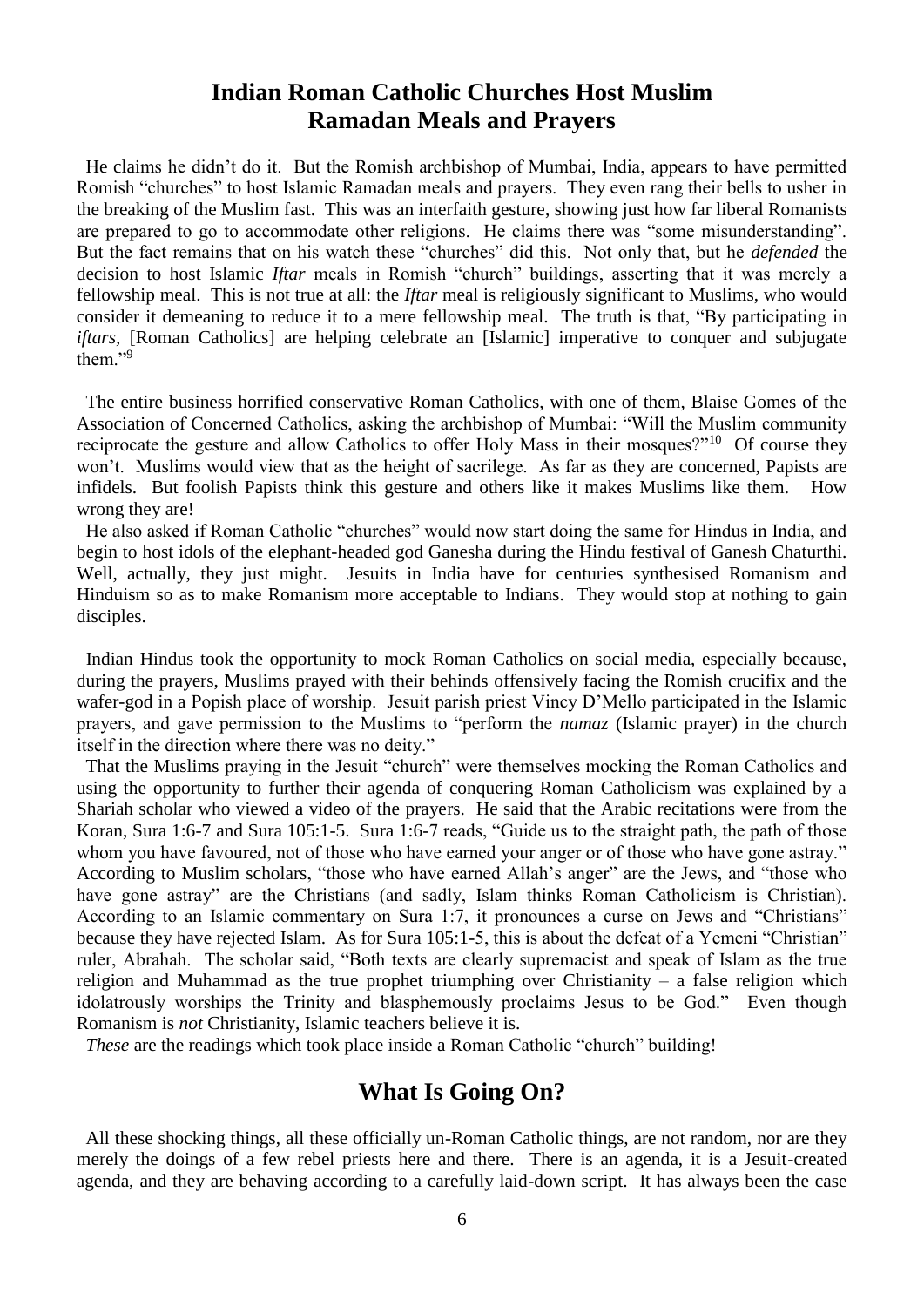that the Jesuits have done as they pleased and marched to their own drum, a law unto themselves, their loyalty always being first and foremost to their own Jesuit general. Their goal is and always has been world power, and to achieve this they have frequently changed both tactics and direction. And having tested the wind to ascertain which way it is blowing, the Jesuit plan is to fundamentally alter the teachings and direction of the Roman Catholic institution, so as to make it acceptable and relevant in the modern world.

 To do this they had to begin to undermine traditional Roman Catholic teachings with regard to the family, moral matters, society, political issues, etc., etc. They had to embrace extreme policies and practices which in times past were anathema within Roman Catholicism. For the world is changing rapidly and they want to keep up with it so as to control it. They know that the world will pass the Papal system by unless it changes with the times and embraces what the world has now embraced. Essentially, they are aiming to fashion a *new* "Church" of Rome, radically different in theology and practice from what it was before.

#### As I wrote in my article, *The Jesuits, Their Pope, and the Plan to Fundamentally Change the Roman Catholic Institution*<sup>11</sup> (which I recommend to be read along with this present article):

"After Vatican II the Jesuits continued to develop and expand their pro-Communist and doctrinally liberal agenda. Moynihan [a Roman Catholic journalist] wrote: 'attracted by the task of conforming the [Roman Catholic] faith to the assertions of modern science, influenced by the speculations of Jesuits like Fr. Teilhard de Chardin and Fr. Karl Rahner, many tended increasingly to regard these Popes [i.e. Paul VI, John Paul I and II, and Benedict XVI], and their curias, as attached (regrettably) to a set of myths about Christ and his 'Good News' which (regrettably) prevented the Catholic Church, and the Jesuit order as the vanguard movement in the Church, from leading humanity into an era of social and political justice that would be endlessly postponed if the shackles of mysticism were not broken.'12

 "This is why the Roman Catholicism of today is in many respects so different from that of the 1950s and earlier. On paper, most of the old, traditional Roman Catholic beliefs are still there – but they are no longer given paramount place in Roman Catholic teaching. The Jesuits have seen to it that the modern "Church" of Rome focuses primarily on issues of liberal/Socialist/Marxist politics, economics, and social justice. The emphasis is now on *this* world, the making of a supposedly better world in the here and now, rather than on teaching about a world to come. Spiritual theology is out; political liberation theology and social justice issues are in...

 "That this mission of the Jesuits in modern society was and is an integral part of the Jesuit plan for world conquest is shown by the following words, spoken by the Jesuit general Pedro Arrupe in an address to the Jesuit Order in 1975: 'The problem lies precisely in this, that that equilibrium and integration must be kept; thus it happens that activities that seem most distant from the priesthood, because they seem more secular or material, are assumed, integrated, directed and vivified by the very priestly character of the apostolic man.'13

 *"'Activities that seem most distant from the priesthood, because they seem more secular or material, are assumed, integrated, directed and vivified'* by Jesuit priests! But the important thing to understand is that this is not something new with the Jesuit Order: *this is how they have always operated*.

 "Arrupe went on: 'Therefore, that sacerdotal character that leads us to total identification with Christ and deeper union with Him automatically leads us to evangelize just as Christ Himself did, that is, by means of the cross; and in that evangelization to promote and accomplish properly the work of justice.' Arrupe was saying that Marxist 'social justice' causes were now a part of the Roman Catholic 'gospel' and that therefore the Jesuits should be up to their dog-collared necks in them. And he added this: 'Is our General Congregation ready to take up this responsibility and carry it out to its ultimate consequences? Is it ready to enter upon the more severe way of the cross, which surely will mean for us a lack of understanding on the part of civil and ecclesiastical authority and of our best friends?'

 "Read that last part again! The Jesuit general was saying to his shock troops that even those within the Roman Catholic hierarchy would not understand their "mission", but that they must press ahead anyway. And is not this precisely what Francis I has done, in obedience to his orders?...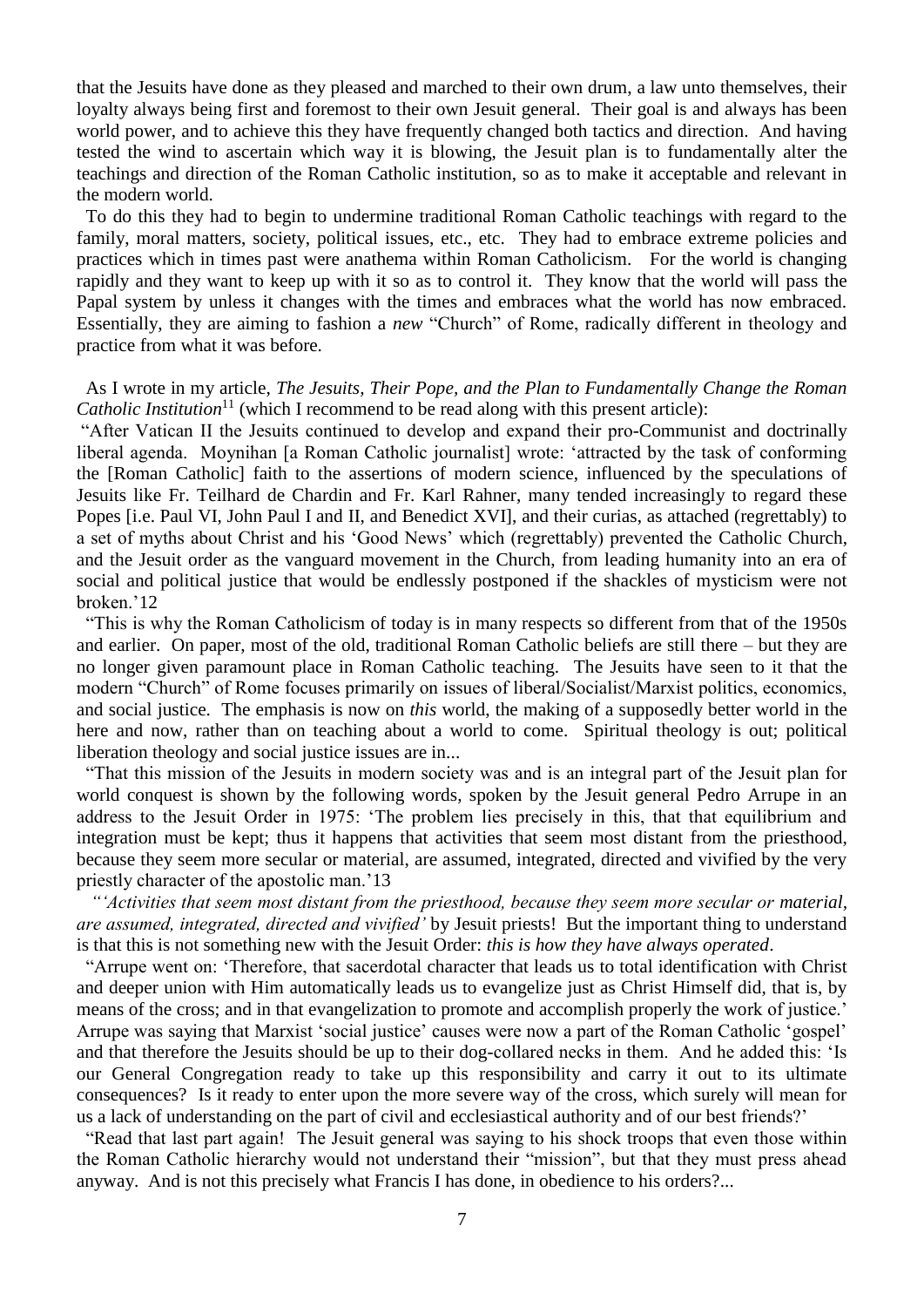"The Jesuits... continued to influence the entire Roman Catholic institution in a Communist direction, just as they had from the 1960s onwards. And their plans culminated with the election of one of their own, the Jesuit cardinal Jorge Maria Bergoglio, in 2013.

 "Viganò [a conservative Popish archbishop] stated in 2019 that the Francis pontificate represented the achievement of a Jesuit plan dating back 60 years, i.e. to the beginning of the 1960s and the radical change which occurred with the pontificate of the Communist pope, John XXIII, and the Second Vatican Council. Ponder the words of this knowledgeable archbishop of the Roman Catholic institution:

 "'Let's consider the history of the Jesuits.... What we are now seeing is the triumph of a 60-year-old plan, the successful execution of a well-thought out plan to bring a new sort of thinking into the heart of the Church, a thinking rooted in elements of Liberation Theology containing strands of Marxism, little interested in traditional Catholic liturgy or morality or theology, but rather focused on 'praxis' in the field of social justice. And now this plan has achieved one of its supreme goals, with a Jesuit on the See of Peter'.14

 "Jesuit priest Paul Shaughnessy wrote: 'The German theologian Karl Rahner was able to exhort his fellow Jesuits: "You must remain loyal to the papacy in theology and in practice, because that is part of your heritage to a special degree, but because the actual form of the papacy remains subject, in the future too, to an historical process of change, your theology and ecclesiastical law has above all *to serve the papacy as it will be in the future."* See the move? Our current Jesuits are all loyal to the papacy, but to the future papacy – that of Pope Chelsea XII, perhaps – and their support for contraception, gay sex, and divorce proceeds from humble obedience to this conveniently protean pontiff."

 The Jesuit plan for the Papacy is to make it fit in with modern society, by permitting priestesses; supporting sodomy and sodomite priests; changing the definition of the family; pushing radical environmentalism; advocating Socialism/Communism; promoting the interfaith movement; etc., etc.

 Seen in this light, therefore, the astonishing abominations described above are not merely isolated events, but a deliberate agenda to gradually alter the very teachings and practices of the Roman Catholic institution on some very important issues. Expect to see many more such abominations in the months and years ahead, if the Jesuits and their cronies throughout Rome's priesthood continue to have their way. They are certainly opposed by more conservative, traditionalist priests and people, but at this stage they appear to be losing the battle. But even if the more conservative side somehow manages to push back the Jesuit agenda, never forget that *both* sides – conservative and liberal/radical priests and people – consist of lost souls, not Christians! Rome, whether controlled by those on the Roman Catholic right or the Roman Catholic left, is a false religious system, a Whore, not the Virgin Bride of Christ.

June 2022

**Shaun Willcock is a minister, author and researcher. He runs Bible Based Ministries. For other articles (which may be downloaded and printed), as well as details about his books, audio messages, pamphlets, etc., please visit the Bible Based Ministries website; or write to the address below. If you would like to be on Bible Based Ministries' email list, to receive all future articles, please send your details.** 

## **Bible Based Ministries**

*[info@biblebasedministries.co.uk](mailto:info@biblebasedministries.co.uk) [www.biblebasedministries.co.uk](http://www.biblebasedministries.co.uk/)*

**This article may be copied for free distribution if it is copied in full**